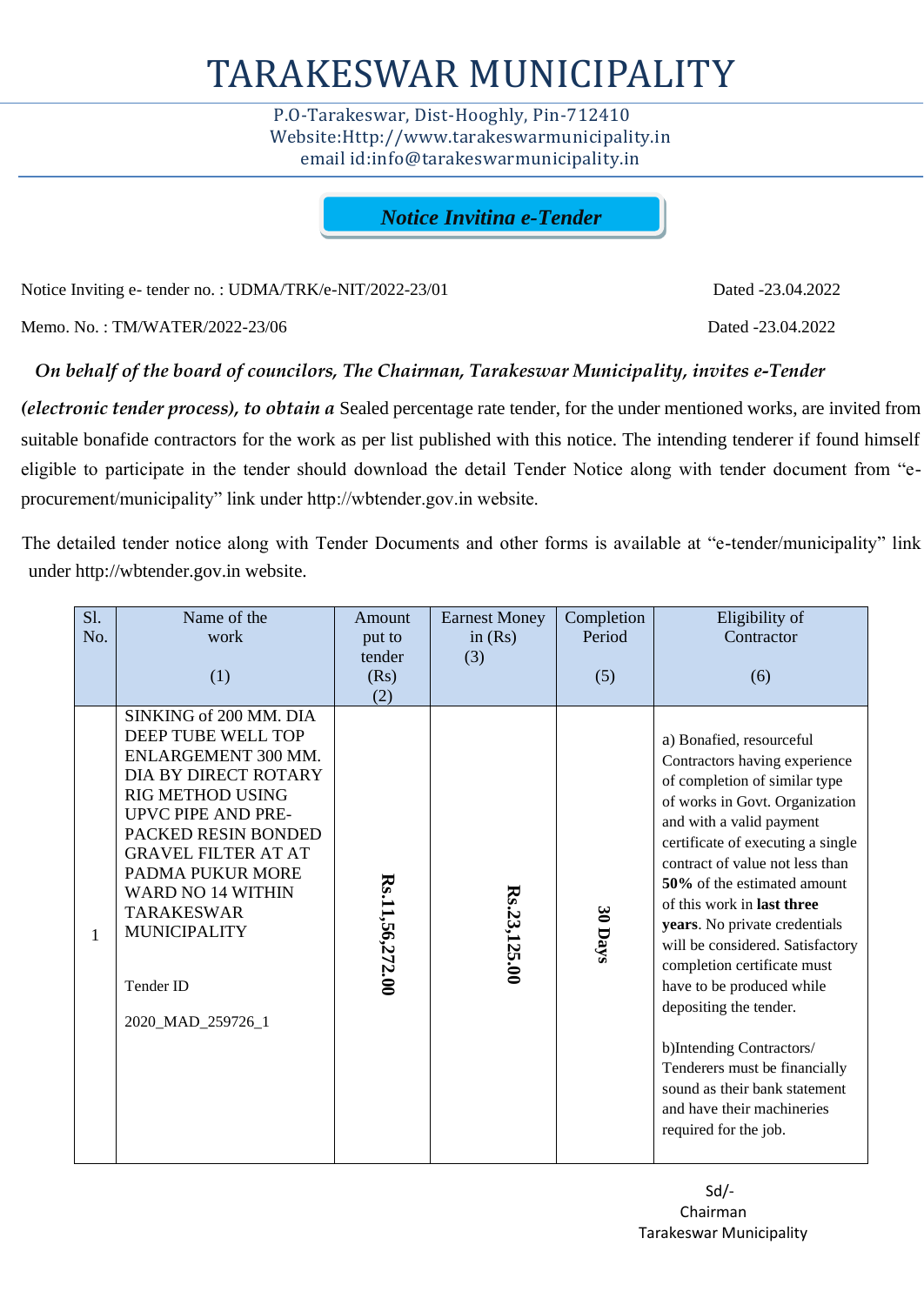| <b>S1.</b><br>No. | Name of the<br>work<br>(1)                                                                                                                                                                                                                                                                                             | Amount<br>put to<br>tender<br>(Rs)<br>(2) | <b>Earnest Money</b><br>in $(Rs)$<br>(3) | Completion<br>Period<br>(5) | Eligibility of<br>Contractor<br>(6) |
|-------------------|------------------------------------------------------------------------------------------------------------------------------------------------------------------------------------------------------------------------------------------------------------------------------------------------------------------------|-------------------------------------------|------------------------------------------|-----------------------------|-------------------------------------|
| 2                 | SINKING of 200 MM. DIA<br>DEEP TUBE WELL TOP<br>ENLARGEMENT 300 MM.<br>DIA BY DIRECT ROTARY<br><b>RIG METHOD USING</b><br>UPVC PIPE AND PRE-<br>PACKED RESIN BONDED<br><b>GRAVEL FILTER AT</b><br><b>JHAPANTALA WARD NO</b><br>15 WITHIN<br><b>TARAKESWAR</b><br><b>MUNICIPALITY</b><br>Tender ID<br>2020_MAD_259726_1 | Rs.11,56,272.00                           | Rs.23,125.00                             | 30 Days                     | Same as SL No. 1                    |

- 1) In the event of e-filling, intending bidder may download the tender documents from the website [http://wbtenders.gov.in](http://wbtenders.gov.in/) directly with the help of Digital Signature Certificate. The cost of tender document and the EMD as specified should be deposited through Net Banking (any of the banks listed in the ICICI Bank Payment Gateway) and RTGS/NEFT in case of offline payment through bank account **in any Bank.** The tenderer will have to submit their bid **on-line** in two cover/folder system containing pre qualification document (**Technical Bid**) in one and **Financial Bid** in another. The list of important dates is also given in **Table-I** of this Notice and Standard Bidding Document **(SBD).**
- 2) Both Technical Bid and Financial Bid are to be submitted consecutively duly digitally signed in website [http://wbtenders.gov.in](http://wbtenders.gov.in/)
- 3) Tender documents may be downloaded from website and submission of Technical Bid and Financial Bid will be done as per Time Schedule stated in Sl. No.-15
- 4) The **FINANCIAL OFFER** of the prospective tenderer will be considered only if the **TECHNICAL BID** of the tenderer is found qualified by the Municipal Authority of Tarakeswar Municipality. The decision of the Municipal Authority will be final and absolute in this respect. The list of Qualified Bidders will be displayed in the website.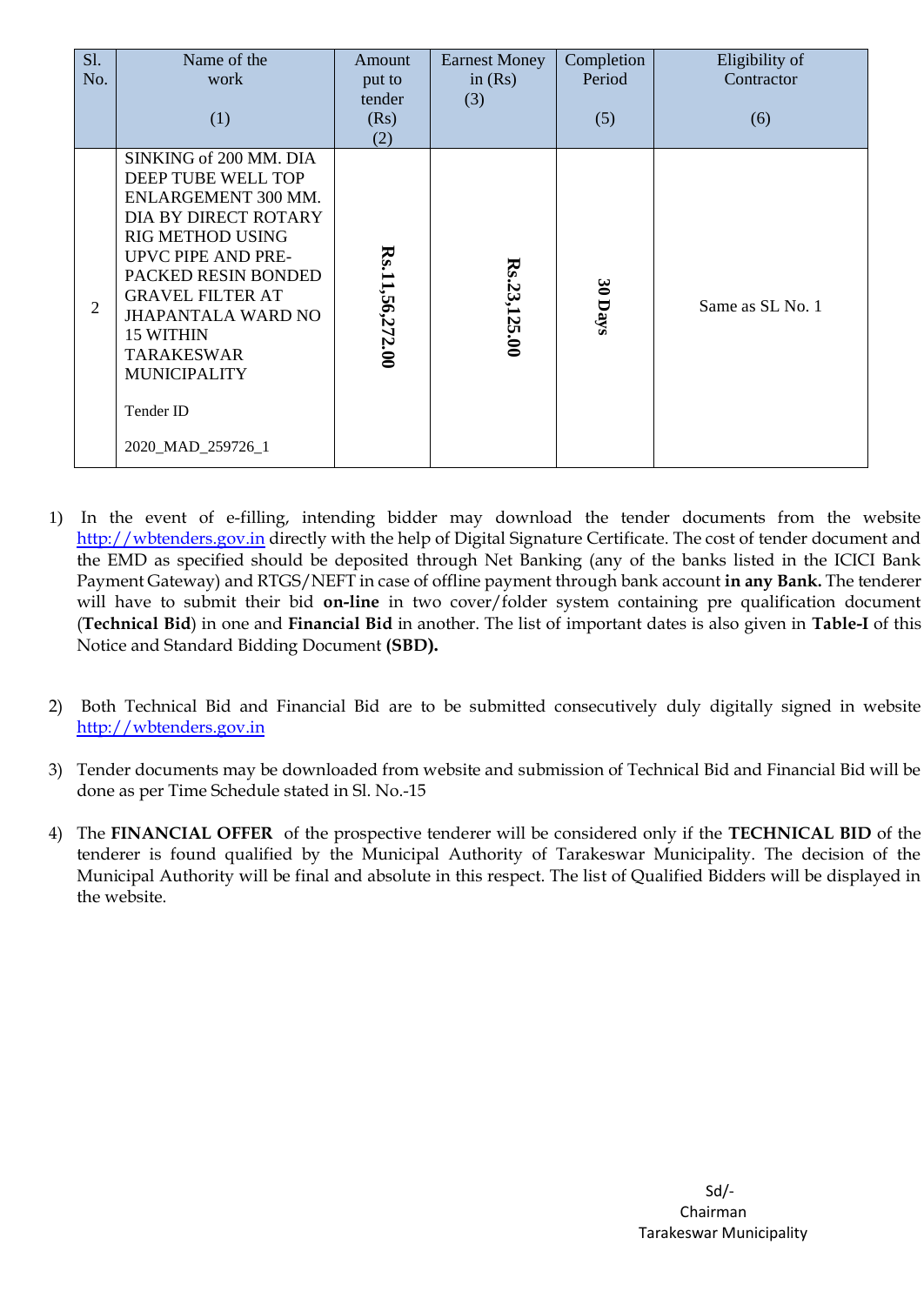# 5) **Eligibility criteria for participation in the tender-**

(1) As per NIT detail table (Sl.No.-7) above

Income Tax Acknowledgement Receipt for the assessment year 2022-23, Professional Tax. Payment Certificate for the year 2021-2022, Pan Card, GST Registration Certificate, is to be accompanied with the Technical Bid Documents. [Non-statutory documents]

The prospective bidders or any of their constituent partner shall neither have abandoned any work nor any of their contract have been rescinded during the last 5(five) years. Such abandonment or rescission will be considered as disqualification towards eligibility. (A declaration in this respect has to be furnished by the prospective bidders without which the technical Bid shall be treated as non-responsive.)

In case of Proprietorship, Partnership Firms and Company, having tax audit report in 3CD Form are to be furnished along with the Balance Sheet and Profit and Loss Account, and all the documents along with schedules forming the part of Balance Sheet and Profit and Loss Account should be in favour of applicant. No others name along with applicant's name in such enclosure will be entertained.

# [Non-statutory documents]

Registered partnership Deed for Partnership Firm only along with Power of Attorney is to be submitted. The company shall furnish the Article of association and Memorandum.

[Non-statutory documents]

# **Joint Ventures will not be allowed.**

A prospective bidder shall be allowed to participate in a particular job either in the capacity of individual or as a partner of a firm. If found to have applied severally in a single job, all his applications will be rejected for that job, without assigning any reason thereof.

The executing agency may not get a running payment unless the gross amount of running bill is 30% of the tendered amount whichever less is. Provisions in Clause(s) 7, 8& 9 contained in W.B Form No.-2911 so far as they relate to quantum and frequency of payment is to be treated as superseded.

Adjustment of price in respect of construction materials shall not be applicable. The bidders shall quote their rate accordingly.

# **No mobilization advance and secured advance will be allowed.**

Agencies shall have to arrange land for erection of Plant & Machineries, storing of materials, labour shed, laboratory etc. at their own cost and responsibility. All materials required for the proposed work shall be of specified grade inconformity with relevant code of practice (latest) revision accordingly and shall be procured and supplied by the agency at their own cost including all taxes. If required by the Engineer-in-Charge, further testing from any Government approved Testing Laboratory shall have to be conducted by the agency at their own cost.

Constructional Labour Welfare CESS@1% (one percent) of cost of construction will be deducted from every Bill of the selected agency. There shall be no provision of arbitration.

Bid shall remain valid for a period not less than 365 (Three sixty five) days from the last date of submission of Financial Bid/Sealed Bid. If the bidder withdraws the bid during the validity period of bid, the earnest money as deposited will be forfeited forthwith without assigning any reason thereof.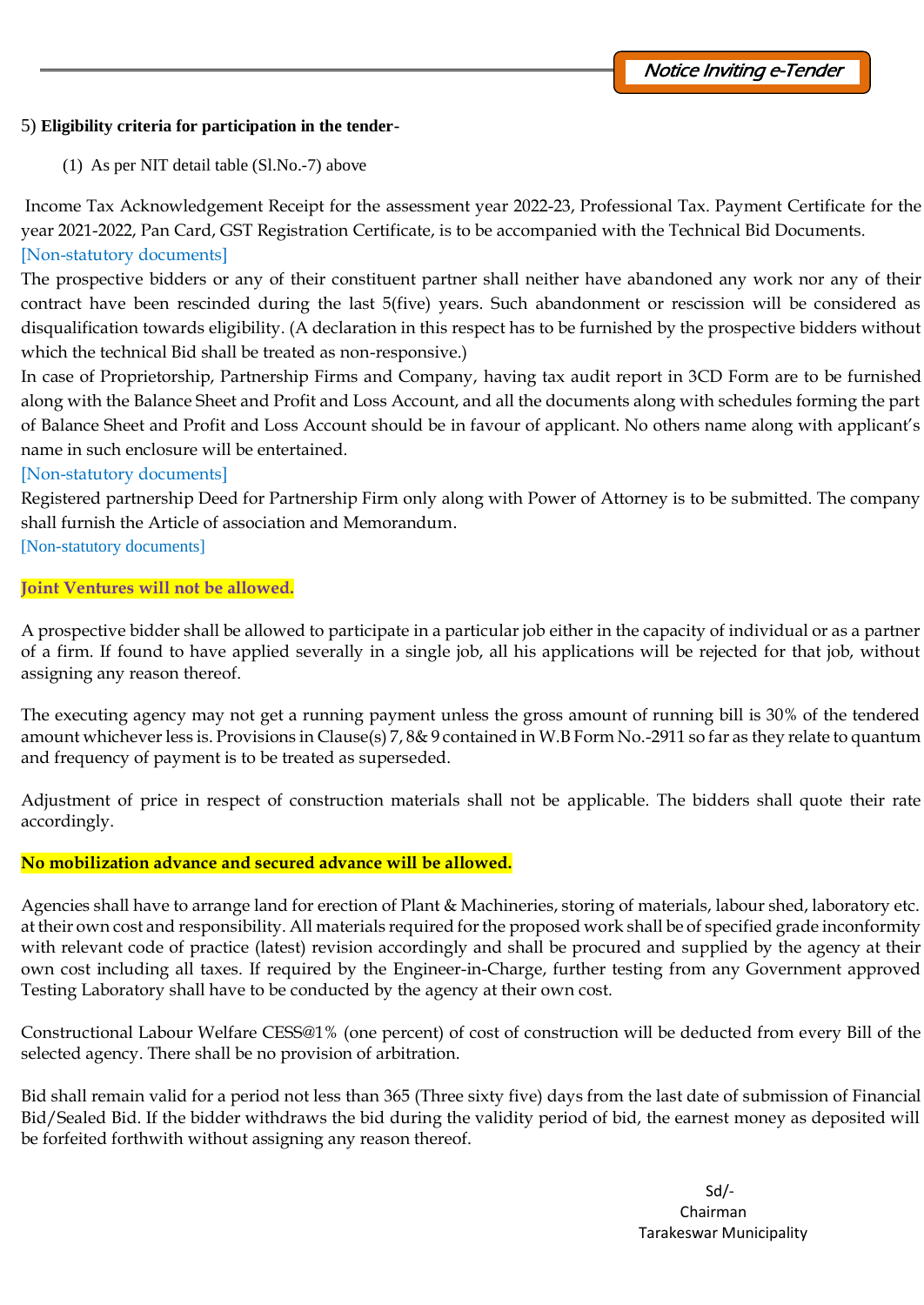## 6) Date and Time Schedule:

| <b>Sl.No</b> | <b>Particulars</b>                                                     | Date & Time                |  |  |
|--------------|------------------------------------------------------------------------|----------------------------|--|--|
| 01           | Date of uploading of N.I.T. & other Documents(online)(Publishing Date) | 23/04/2022 at 10.00 a.m.   |  |  |
| 02           | Documents download/sell start date(Online)                             | 23/04/2022 at 11.00 a.m.   |  |  |
| 03           | Documents download/sell end date(Online)                               | $12/05/2022$ at 5.00 p.m.  |  |  |
| 04           | Prebid meeting to be held at Office of the Chairman, Tarakeswar        | <b>NA</b>                  |  |  |
|              | Municipality                                                           |                            |  |  |
| 05           | Bid submission start date (On line)                                    | 23/04/2022 at 11.00 a.m.   |  |  |
| 06           | Bid submission closing date (On line)                                  | 12/05/2022 at 5.00 p.m.    |  |  |
| 07           | Last date of submission of original copies of the cost of Tender       | <b>NA</b>                  |  |  |
|              | Documents (Off line)                                                   |                            |  |  |
| 08           | Bid opening date for Technical Proposals (Online)                      | $17/05/2022$ at 11.00 a.m. |  |  |
| 09           | Date of uploading list for Technically Qualified Bidder (online)       | to be notify later         |  |  |
| <b>10</b>    | Date for opening of Financial Proposal (Online)                        | to be notify later         |  |  |

7) The prospective Bidder shall have to execute the work in such a manner so that appropriate service level of the work is maintained during progress of work and a period of 1( one) year from the date of successful completion of the work to the entire satisfaction of the Authority. If any defect/ damage are found during the period as mentioned above, the contractor shall make the same good at his own cost to the specification at par with instant project work. On failure to do so, penal action against the contractor will be imposed by the Department as deem fit. The contractor may quote his rate considering the above aspect. Refund of Security Deposit will only be made after successful maintaining of appropriate service level of the work as mentioned above for 1(One) year from the date of completion of the work. Provision in Clause No.17 of Form No: 2911 shall be treated as superseded.

8) Site of work and necessary drawings may be handed over to the agency phase wise. No claim in this regards will be entertained.

9) Earnest Money 2% of Quoted Value if not specifically mentioned to be deposited through Net Banking (any of the banks listed in the ICICI Bank Payment Gateway) and RTGS/NEFT in case of offline payment through bank account **in any Bank** during submission of Tender.

10) A security deposited equivalent to **10** (**Ten**) percent of the total value of work shall be deducted from the bill(s) which will be released after the schedule security period as per memo no. 177-CRC/2M-57/2008 dt. 12/07/12 of Public Works Department as follows:

- (i) 30% of the security deposit shall be refunded to the contractor on expiry of one year after the issuance of certificate of completion of work;
- (ii) Further 30% of the security deposit shall be refunded to the contractor on expiry of two years.
- (iii) The balance 40% of the S.D. shall be refunded to the contractor on expiry of three years.

11) The bidder, at his own responsibility and risk is encouraged to visit and examine the site of works and its surroundings And obtain all information that may be necessary for preparing the Bid and entering into a contract for the work as mentioned in the Notice Inviting Tender, before submitting offer with full satisfaction, the cost of visiting the site shall be at his own expense.

12) The intending Bidders shall clearly understand that whatever may be the outcome of the present invitation of Bids, no cost of Bidding shall be reimbursable by the Department. The tender accepting authority of Tarakeswar Municipality reserves the right to accept or reject any offer without assigning any reason whatsoever and is not liable for any cost that might have been incurred by any tenderer at the stage of Bidding.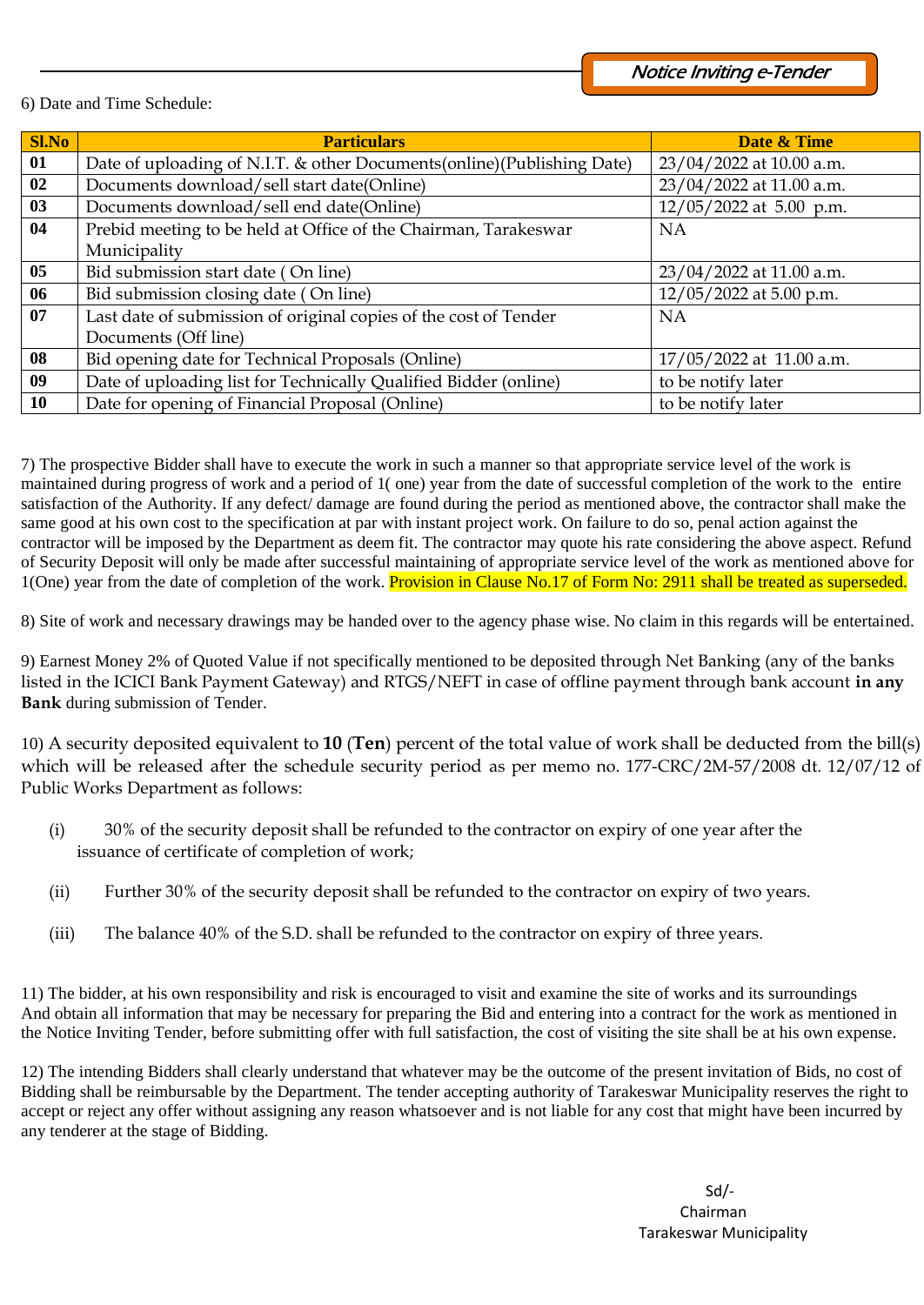## 13) Refund of EMD:

- i. After opening of the bids and technical evaluation of the same by the tender inviting authority through electronic processing in the e-Procurement portal of the State Government, the tender inviting authority will declare the status of the bids as successful or unsuccessful which wll be made available, along with the details of the unsuccessful bidders, to IClCI Bank by the e-Procurement portal through web services.
- ii. On receipt of the information from the e-Procurement portal, the Bank will refund, through an automated process, the EMD of the bidders disqualified at the technical evaluation to the respective bidders' bank accounts from which they made the payment transaction. Such refund will take place within T+2 Bank

Working Days where T will mean the date 0 which information on rejection of bid is uploaded to the e-Procurement portal by the tender inviting authority.

- iii. Once the financial bid evaluation is electronically processed in the e-Procurement portal, EMD of the technically qualified bidders other than that of the Ll and L2 bidders will be refunded, through an automated process, to the respective bidders' bank accounts from which they made the payment transaction. Such refund will takeplace within T+2 Bank Working Days where T will mean the date on which information on ~ejection of financial bid is uploaded to the e-Procurement portal by the tender inviting authority. However, the L2 bidder should not be rejected till the LOI process is successful.
- iv. If the Ll bidder accepts the LOI and the same is processed electronically in the e- Procurement portal, EMD of the L2 bidder will be refunded through an automated process, to his bank account from which he made the payment transaction. Such refund will take place within T+2 Bank Working Days where T will mean the date on which information on Award of Contract (AOC) to the Ll bidder is uploaded to the e-Procurement portal by the tender inviting authority.

14) Prospective applicants are advised to note carefully the minimum qualification criteria as mentioned in '**Instructions to Bidders**' stated in Section –'A' before tendering the bids.

#### **15) Conditional / Incomplete tender will not be accepted under any circumstances.**

#### **16) The intending Tenderers are required to quote the rate** *online*

17) Contractor shall have to comply with the provisions of (a) the contract labour (Regulation Abolition) Act.1970 (b) Apprentice Act. 1961 and (c) minimum wages Act.1948 of the notification thereof or any other laws relating thereto and the rules made and order issued there under from time to time.

18) Guiding Schedule of Rates: Rates have been taken from P.W.D. (W.B) Schedule of Rates for "BUILDING WORKS" (Volume-I) (including Materials, Labour and Carriage etc.) w.e.f:-Nov,2017.

19) During scrutiny, if it comes to the notice of the tender inviting authority that the credential or any other paper found incorrect/manufactured/fabricated, that bidder would not be allowed to participate in the tender and that application will be rejected without any prejudice.

20) The Chairman, Tarakeswar Municipality reserves the right to cancel the N.I.T. due to unavoidable circumstances and no claim in this respect will be entertained.

21) If there be any objection regarding prequalifying the Agency that should be lodged off line to the Chairman Tarakeswar within 2(two) days from the date of publication of list of qualified agencies and beyond that time schedule no objection will be entertained by the Tender Evaluation Municipal Authority.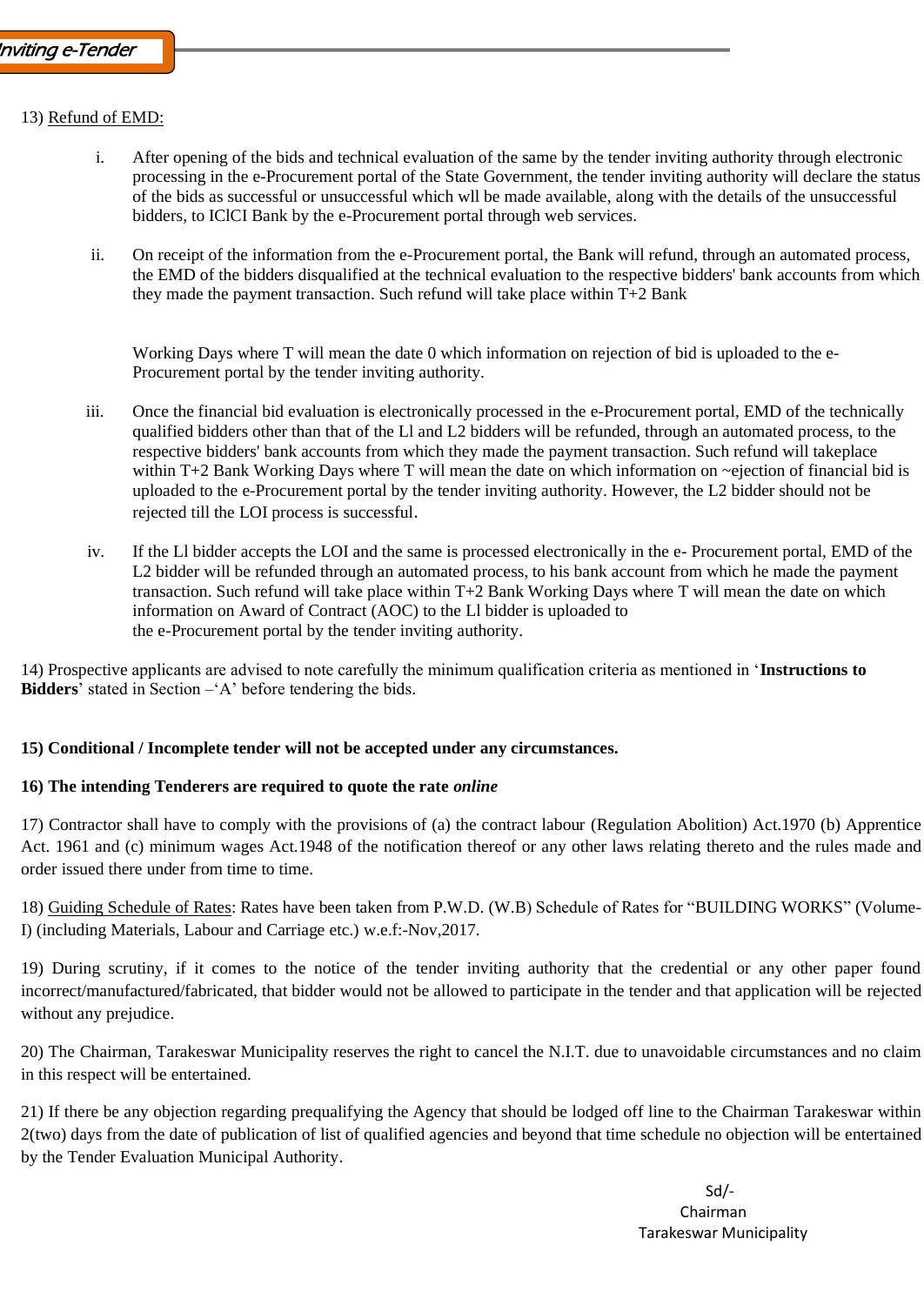22) Before issuance of the Work order, the tender inviting authority may verify the credential and other documents of the lowest tenderer if found necessary. After verification if it is found that the documents submitted by the lowest tenderer is either manufactured or false in that case work order will not be issued in favour of the said Tenderer under any circumstances.

23) If any discrepancy arises between two similar clauses on different notification, the clause as stated in later notification will supersede former one in following sequence:

1) Form No. Tarakeswar Municipality-2911

2) N.I.T.

- 3) Technical Bid
- 4) Financial Bid

## 24) **Qualification criteria**

The tender inviting and Accepting Authority will determine the eligibility of each bidder.The bidders shall have to meet all the minimum criteria regarding:

- 1) Financial Capacity
- 2) Technical Capability comprising of personnel & equipment capability
- 3) Experience/Credential

The eligibility of a bidder will be ascertained on the basis of the documents(s) in support of the minimum criteria as mentioned in (a) and (b) above. If any document submitted by a bidder is either manufactured or false, in such cases the eligibility of the bidder/ tenderer will be rejected at any stage without any prejudice.

25. Escalation of Price on any ground and consequent cost overrun shall not be entertained under any circumstances. Rates should be quoted accordingly.

26. No. price preference and other concession as per order no.1110F dated: 10 /02 / 2006 will be allowed.

27. If any work executed by the agency with under specification the same will have to be replaced as per the specified specification, by the agency at their own cost without any claim within 7 (seven) days or suggested by the authority. In case of failure to do so the authority shall have the right to recover the whole damage amount from the contractor. In this regard the claim will be ascertained by a competent state Govt. Authority as per the decision of Municipal Authority.

28. The rate quoted should be inclusive of all cost transportation, loading unloading stacking at site within any municipal are of the State of West Bengal, all the taxes GST etc. so ever.

29. If the agency fails to do the work as per the agreement with the municipality, penal action in the form of forfeiture of earnest money and or security deposit money as decided by the authority, will be imposed on the agency and the decision of the authority will be conclusive and binding. In this respect, the Chairman, Tarakeswar municipality shall be empowered to invoke the earnest money deposit in favour of them.

30. Deduction viz GST, IT ar any other taxes due as per rules will also be deducted from the bill of the agency.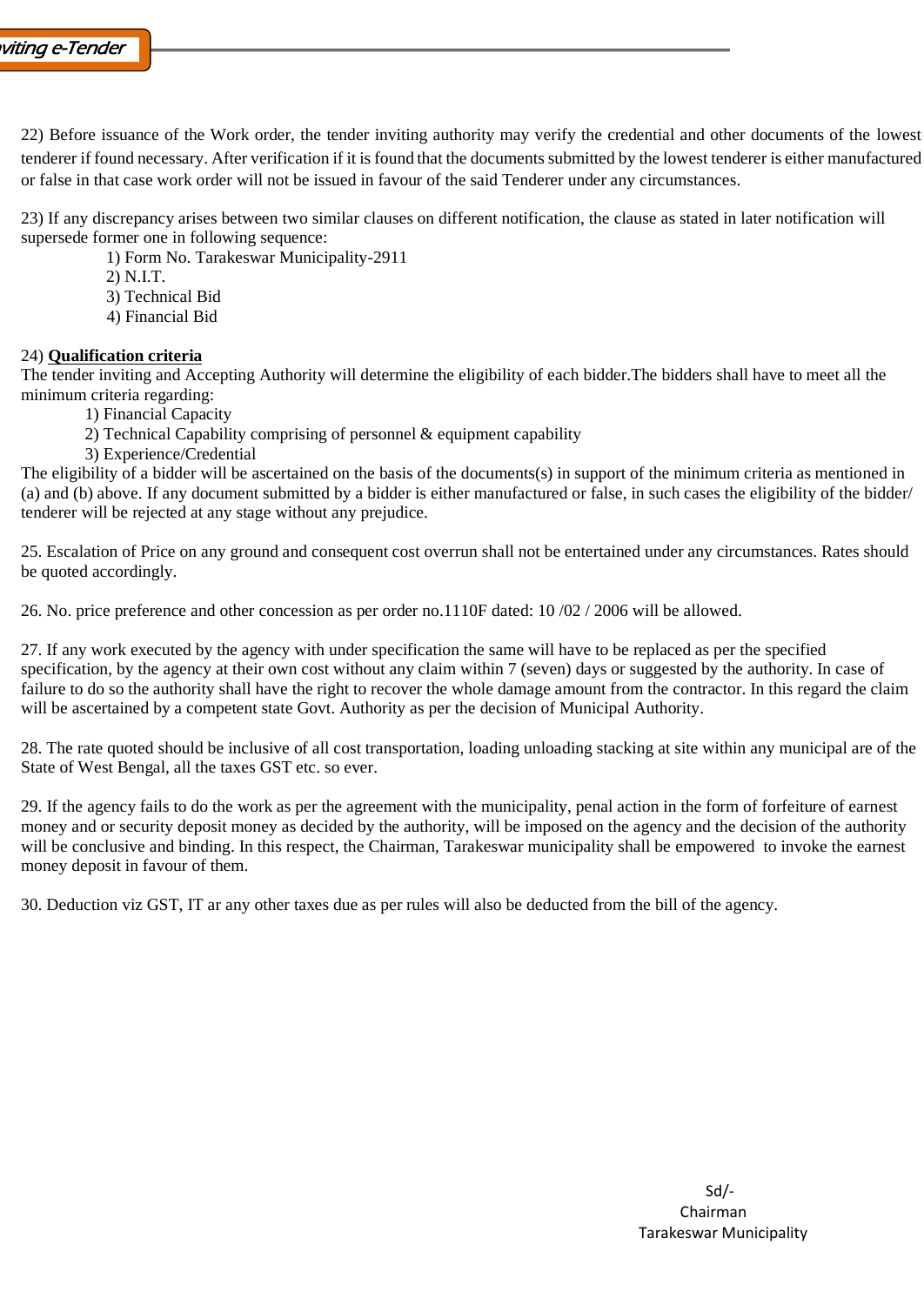Copy forwarded for information and wide publication to:-

- 1) The Executive Engineer, Hooghly Division, Municipal Engineering Directorate,Govt.of West Bengal Tolafotok, Chinsurah, Hooghly
- 2) The Executive Officer, Tarakeswar Panchayat Samity,Hooghly
- 3) The B.L.& L.R.O, Tarakeswar, Hooghly
- 4) Office Notice Board
- 5) Officiating IT Co-ordinator, Tarakeswar Municipality, with a request to get the matter published in our official Portal

Sd/-

Chairman

Tarakeswar Municipality

Notice Inviting e- tender no. : TM/WATER/2022-23/06 dated: **23.04.2022**

Copy forwarded for information:-

- 6) Vice Chairman, Tarakeswar Municipality
- 7) Sri.............................................................(President,PWD Standing Committee)
- 8) Sub-Assistant Engineer, Tarakeswar Municipality
- 9) Executive Officer, Tarakeswar Municipality
- 10) Finance Officer, Tarakeswar Municipality
- 11) Head Clerk, Tarakeswar Municipality
- 12) Accounts Department
- 13) Store Department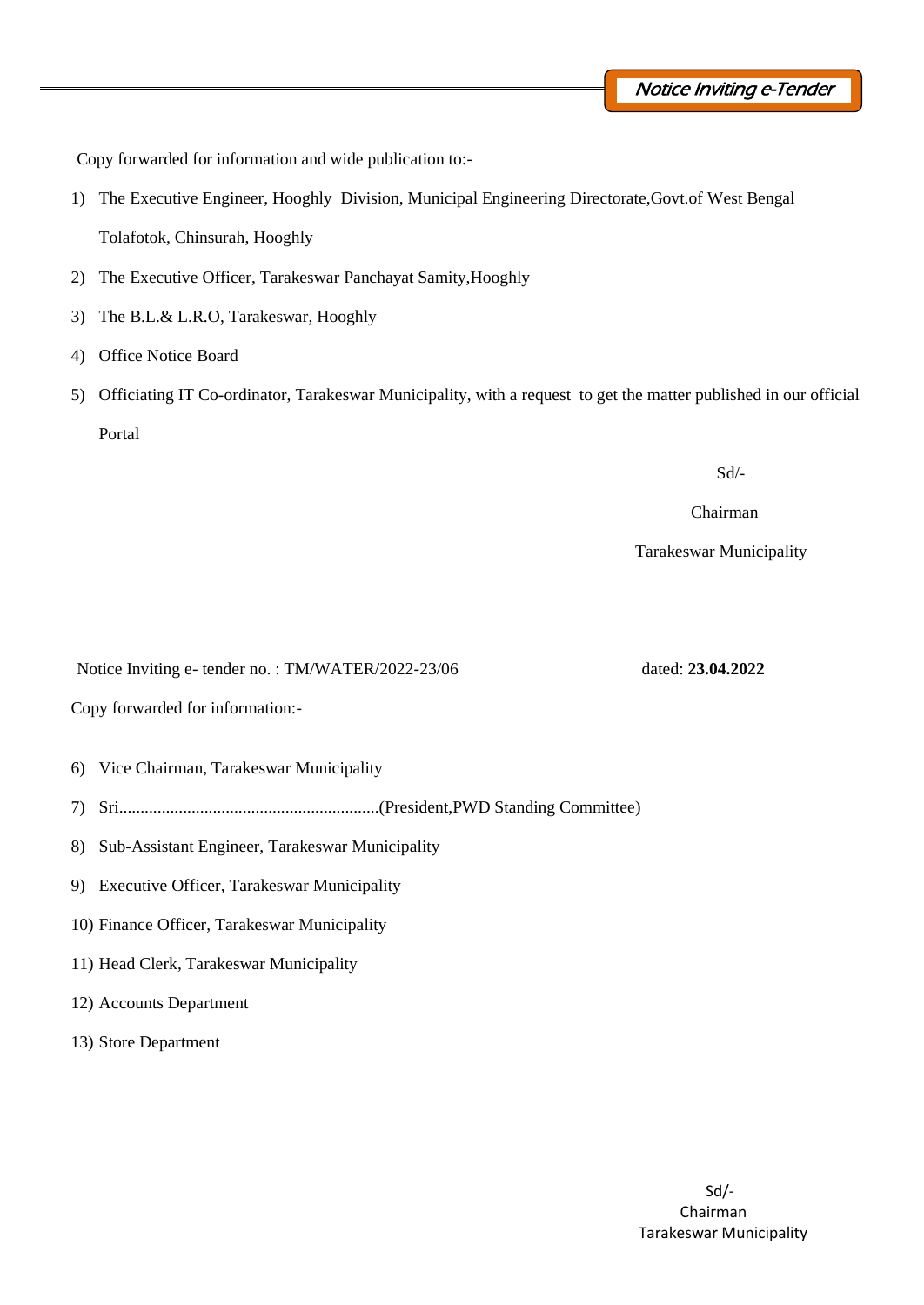Section- A

# **SECTION-A INSTRUCTION TO BIDDERS**

## **General guidance for e-Tendering:**

Instructions/Guidelines for electronic submission of the tenders have been annexed for assisting the contractors to participate in e-Tendering.

# i. **Registration of Contractor :**

Any contractor willing to take part in the process of e-Tendering will have to be enrolled & registered with the Government e-Procurement System, through logging on to [https://wbtenders.gov.in](https://wbtenders.gov.in/) (the web portal of Tarakeswar Municipality the contractor is to click on the link for e-Tendering site as given on the web portal).

- ii. Digital Signature certificate(DSC): Each contractor is required to obtain a Class-II Digital Signature Certificate (DSC) for submission of tenders from the approved service provider of the National Informatics Centre (NIC) on payment of requisite amount. Details are available at the Web Site stated in Clause A.1.above. DSC is given as a USBe-token.
- iii. The contractor can search & download N.I.T. & Tender Document(s) electronically from computer once he logs on to the website mentioned in Clause A.1 using the Digital Signature Certificate. This is the only mode of collection of Tender Documents.

# iv. **Participation in more than one work :**

A prospective bidder shall be allowed to participate in the job either in the capacity of individual or as a partner of a firm. If found to have applied severally in a single job all his applications will be rejected for that job.

# v. **Submission of Tenders:**

Tenders are to be submitted through online to the website stated in Clause A.1. in two folders at a time for each work, one in Technical Proposal & the other is Financial Proposal before the prescribed date  $\&$  time using the Digital Signature Certificate (DSC). The documents are to be uploaded virus scanned copy duly Digitally Signed. The documents will get encrypted (transformed into non readable formats).

#### **Bid Submission**:

The Bid should contain scanned copies of the following in two covers (folders).

# **5(a).Statutory Cover containing the following documents**

- i) **Technical Proposal:**
	- **a) N.I.T.**
		- **b) FORM NO.2911**
		- **c) EMD and TENDER FEES PAID THROUGH ONLINE:-**

EMD and Tender Fees of the Tenders be deposited either of the following payments modes:

- i) Net banking (any of the bank listed in the ICICI Bank Payment Gateway) in case of payment through ICICI Bank Payment Gateway.
- ii) **RTGS/NEFT** in case of offline payment through bank account in any bank.

(NIT, FORM No.2911& Corrigendum downloaded properly and upload the same Digitally Signed). The rate will be quoted in the B.O.Q. Quoted rate will be encrypted in the B.O.Q. under Financial Bid. In case quoting any rate in Form No: 2911, the tender is liable to be summarily rejected.)

# **d) ADDITIONAL DOCUMENTS:**

Prequalification Application (Sec-B, Form-I) Ref. Format undertaking Section –B form II on company's letter head. Structure and Organization [Form No-III] Section B. Experience Profile (Sec-B, Form-IV)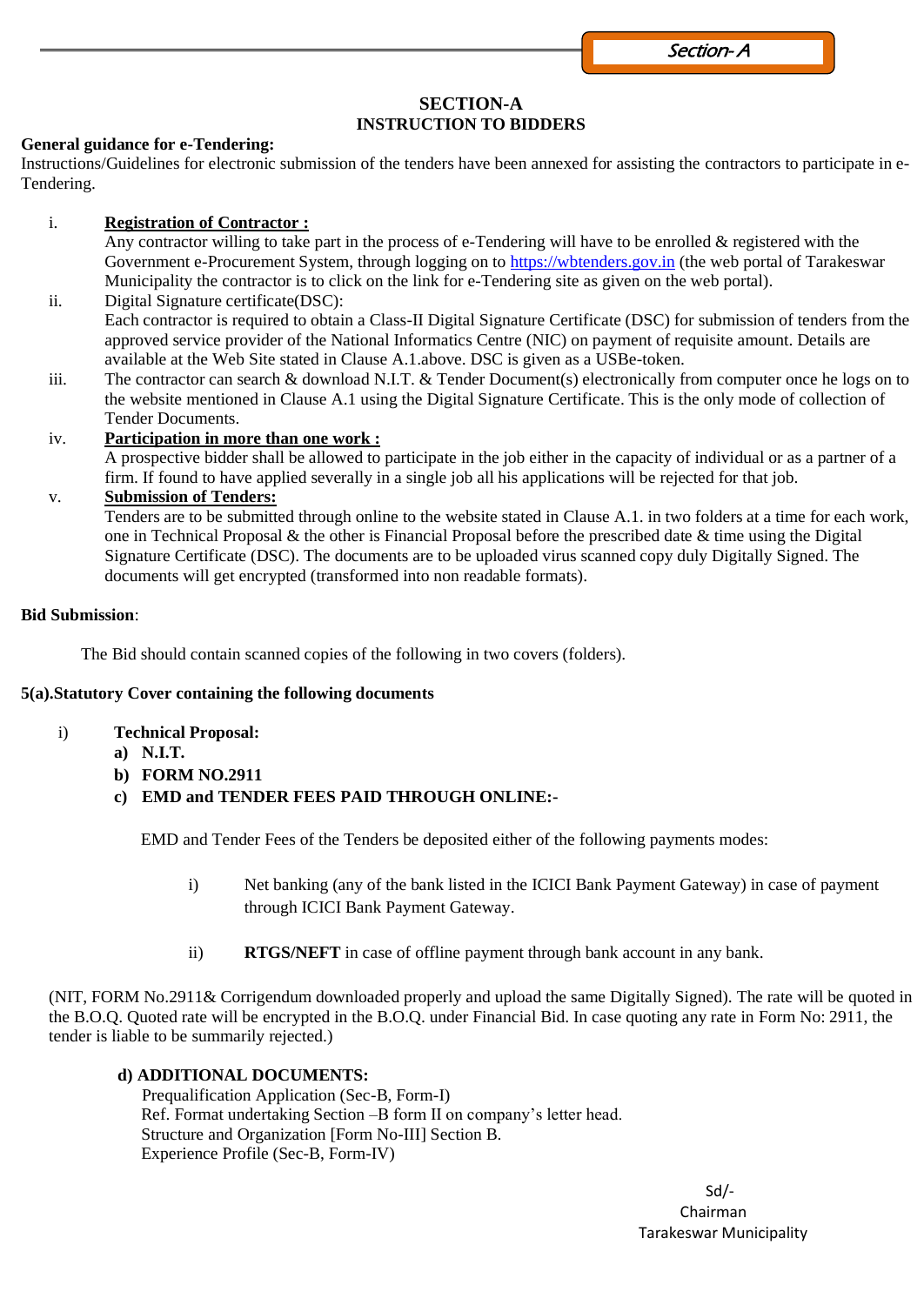## ii) **Financial Proposal:-**

The rate will be quoted in the B.O.Q. Quoted rate will be encrypted in the B.O.Q. under Financial Bid Downloaded properly and upload digitally signed.

## **(b) Non –statutory cover containing the following documents:**

- i. Professional Tax (PT) deposit receipt Challan for the financial year 2021-2022, Pan Card , IT for the Assessment year-2022-2023 , GST Registration Certificate.
- ii. Registration Certificate under Company Act. (If any).
- iii. Registered Deed of partnership Firm/ Article of Association & Memorandum.
- iv. Power of Attorney (For Partnership Firm/Private Limited Company, if any).
- v. Tax Audited Report in 3CD form(if applicable) along with Balance Sheet & Profit & Loss A/c. for last (three) years ( year just preceding the current Financial Year will be considered as year-I)
- vi. For Registered Unemployed Engineers' Co-operative Societies and Registered labour Co-operative Societies having Credential for completion of at least one similar nature of work under the authority of State / Central Government, statutory bodies under State/Central Government constituted under the statute of the State/ State Government having a magnitude of 60% (Sixty percent) of the Estimated amount put to tender during the last 3 (three) years prior to the date of issue of this N.I.T. is to be furnished .[Ref.Sl.No.5(i) & 7 of this NIT and (Section –B,Form-IV)]. Scanned copy of Original Credential Certificate as stated in Sl.No.5 (i) of N.I.T.
	- N.B.: Failure of submission of any of the above mentioned documents as stated in Sl.No.5 (a) and Sl. No. 5. (b) will render the tenderer liable to be rejected for both statutory  $\&$  non statutory cover.

| Sl.<br>No.      | <b>Category Name</b> | <b>Sub-Category</b><br><b>Description</b>                            | Detail(s)                                                                                                                                                                                                                                                                                                 |
|-----------------|----------------------|----------------------------------------------------------------------|-----------------------------------------------------------------------------------------------------------------------------------------------------------------------------------------------------------------------------------------------------------------------------------------------------------|
| A.              | Certificeate(s)      | $\text{Certificate}(s)$<br>(All certificate should be<br>up to date) | <b>GST</b> Certificate<br>PAN Card<br>PTPC (Professional Tax Payment Certificate downloaded from<br>Website:www.wbcomtax.gov.in (2019-2020)<br>Latest IT Receipt. for Assessment Year-2022-23                                                                                                             |
| <b>B.</b>       | Company<br>Details)  | Company Detail                                                       | Proprietorship Firm (Trade License)<br>Partnership Firm (Partnership Deed, trade License)<br>Ltd. Company (Incorporation Certificate, Trade License)<br>Society (Society Registration Copy, trade License)<br>Power of Attorney, Memorandum of association and Articles<br>of Association of the Company. |
| $\mathcal{C}$ . | Credential           | Credential                                                           | Completion Certificate for similar nature of Work Done<br>supported by Work order and Payment Certificate.                                                                                                                                                                                                |
| D.              | Financial Info       |                                                                      | Tax Audited Report in 3 CD form (if applicable) along with<br>Balance Sheet & Profit & Loss A/c. for the last $3$ (three) years<br>just preceding the current Financial Year will be considered as<br>year-I)                                                                                             |

# **THE ABOVE STATED NON –STATUTORY/ TECHNICAL DOCUMENTS SHOULD BE ARRANGED IN THE FOLLOWING MANNER**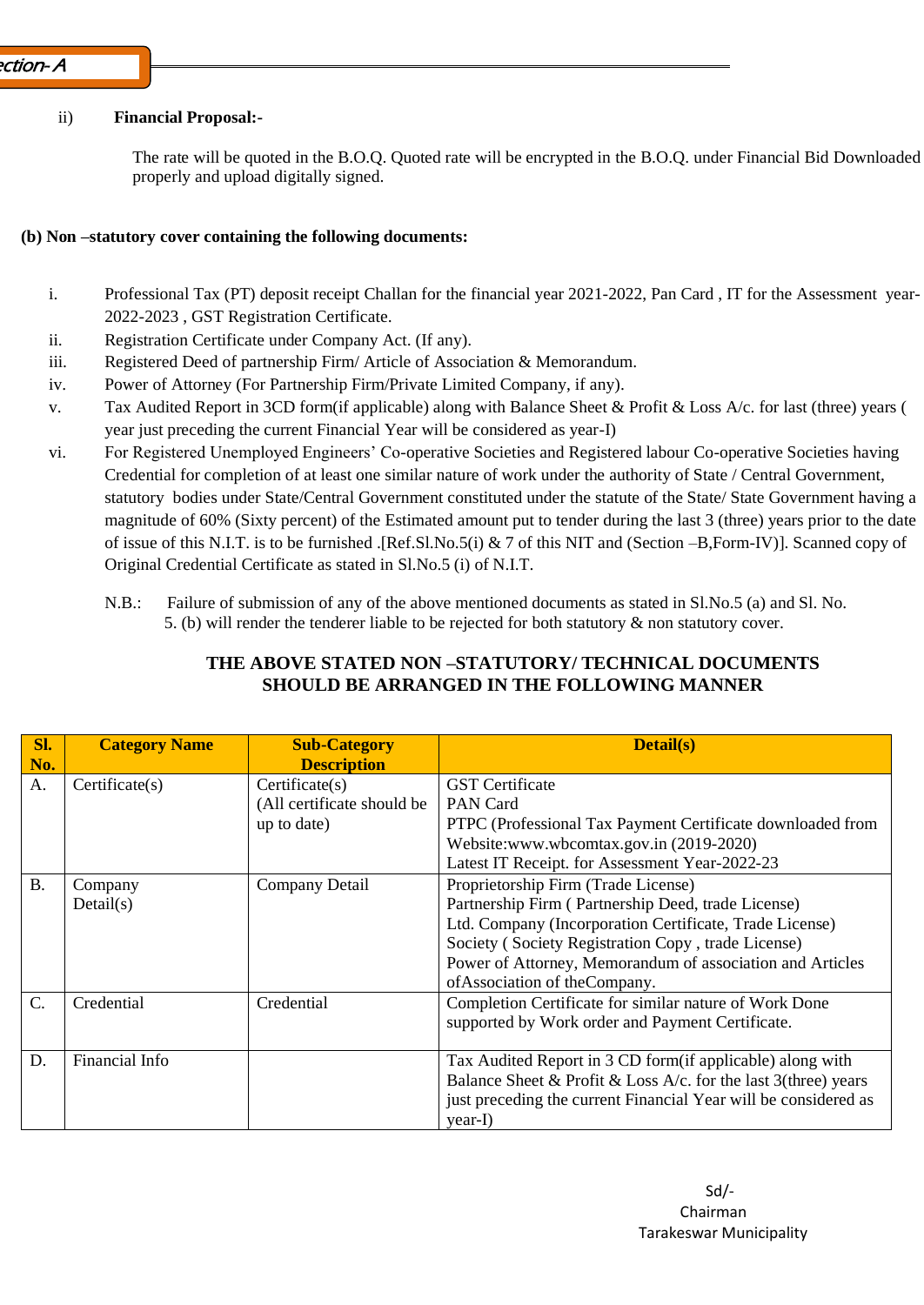#### **(C) Payment Procedure of online EMD/Tender Fees:-**

#### **a) Payment by Net Banking (any listed bank) through ICICI Bank Payment Gateway.**

- i. On selection of net banking as the payment mode, the bidder will be directed to ICICI Bank Payment Gateway webpage (along with a string containing a Unique ID ) where he will select the Bank through which he wants to do the transaction.
- ii. Bidder will make the payment after entering his Unique ID and password of the bank to process the transaction.
- iii. Bidder will receive a conformation message regarding success/failure of the transaction.
- iv. If the transaction is successful, the amount paid by the bidder will get credited in the respective Pooling account of the State Government /PSU/Autonomous Body/Local Body/PRIs, etc maintained with the Focal Point Branch of ICICI Bank at R.N.Mukherjee Road, Kolkata for collection of EMD/Tender Fees.
- v. If the transaction is failure, the Bidder will again try for payment by going back to the first step.

#### **b) Payment through RTGS/NEFT:-**

- i. On selecting of RTGS/NEFT as the payment mode, the e-procurement portal will show a pre-filled challan having the details to process RTGS/NEFT transaction.
- ii. The bidder will print the challan and use the pre-filled information to make RTGS/NEFT payment using his Bank account.
- iii. Once payment is made,the bidder will come back to the e-procurement portal after expiry of a reasonable time to enable the NEFT/RTGS process to complete in order to verify the payment made and continue the bidding process.
- iv. If verification is successful, the fund will get credited to the respective Pooling account of the State Government/PSU/Autonomous Body/Local Body/PRIs, etc maintained with the Focal Point Brnach of ICICI Bank at R.N.Mukherjee Road, Kolkata for collection of EMD/Tender Fees.
- v. Hereafter, the bidder will go to e-Procurement portal for submission of his bid.
- vi. But if the payment verification is unsuccessful, the amount will be returned to the bidder's account.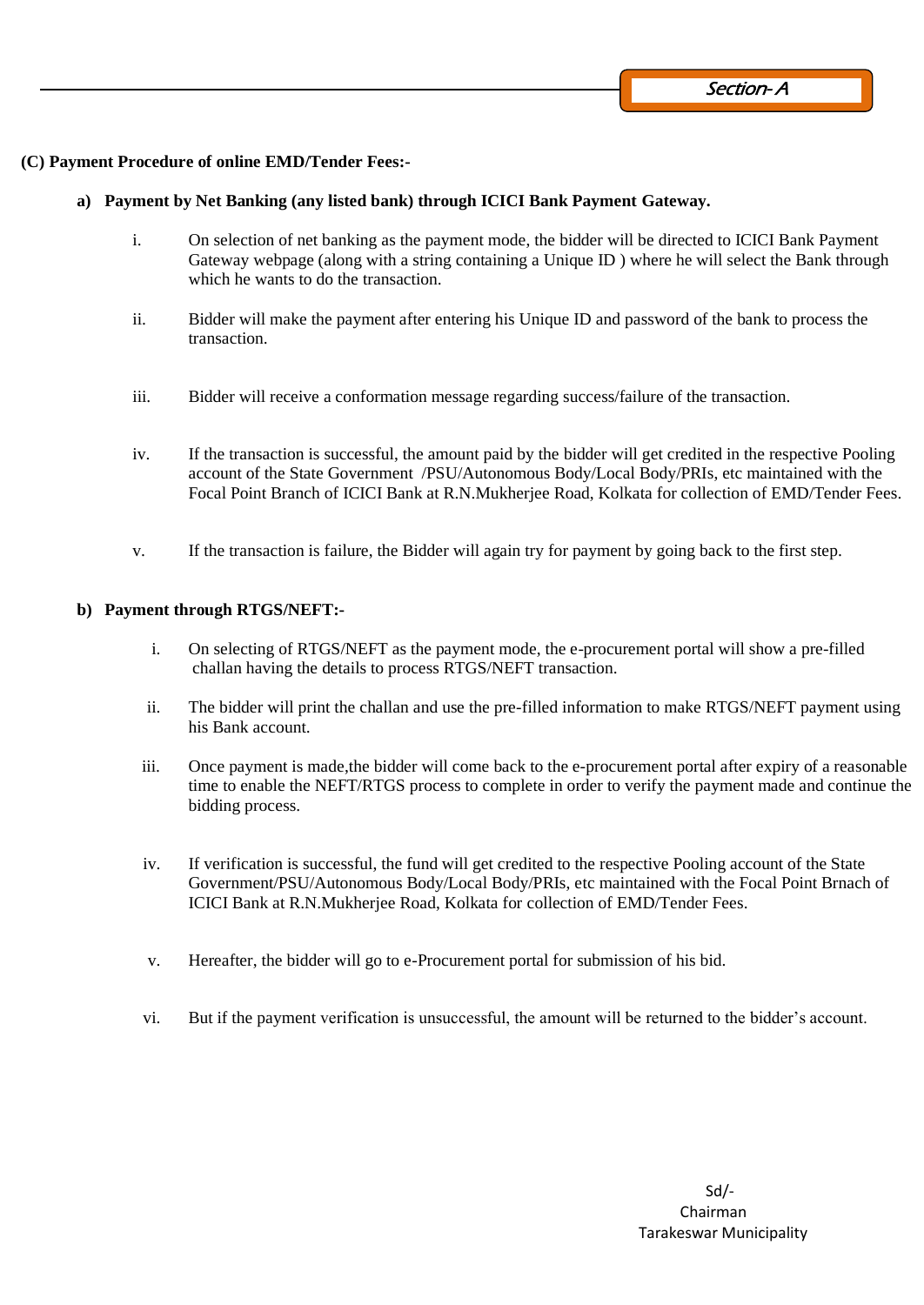#### **Tender Evaluation:**

Municipal Authority of Tarakeswar Municipality will be evaluating the selection of TechnicallyQualified Contractors.

#### **Opening & evaluation of tender:**

If any contractor is exempted from payment of EMD, copy of relevant Government Order needs to be furnished.

#### **Opening of Technical Proposal:**

Technical proposals will be opened by the Concerned Tender Inviting Authority or his authorized representative electronically from the website using their Digital Signature Certificate (DSC).

Intending Tenderers may remain present if they so desire.

Cover (folder) for statutory Documents (Ref. Sl.No. A.5. (a) will be opened first and if found in order, cover (folder) for Non-Statutory Documents (Ref.Sl.No.A.5. (b).) will be opened. If there is any deficiency in the Statutory Documents the tender will summarily be rejected.

Summary list of technically qualified tenderes will be uploaded online.

Pursuant to scrutiny & decision of the Tender Evaluation Committee the summary list of eligibletenderes& the serial number of work for which their proposal will be considered will be uploaded in the web portals.

During evaluation the committee may summon of the tenderes& seek clarification/ information or additional documents or original hard copy of any of the documents already submitted  $\&$  if these are not produced within the stipulated time frame, their proposals will be liable for rejection.

#### 1) **Financial Proposal**

- *i) The financial proposal should contain the following documents in one cover (folder) i.e. Bill of Quantities-(BOQ). The contractor is to quote the rate (Presenting Above/Below/At par) online through computer in the space marked for quoting rate in the BOQ.*
- *ii) Only downloaded copies of the above documents are to be uploaded virus scanned &digitally signed by the contractor. Financial capacity of bidder will be judged on the basis of information furnished in Section-B.*

#### **Penalty for suppression/distortion of facts:**

*If any tenderer fails to produce the original hard copies of the documents uploaded or any other documents on demand of*  the Tender Inviting Authority within a specified time frame or if any deviation is detected in the hard copies from the *uploaded soft copies or if there is any suppression, the tenderer will be suspended from participating in the tenders on e-Tender platform for a period of 3 (Three) years. In addition, his user ID will be deactivated and Earnest Money Deposit will stand forfeited. Besides, the Chairman, Tarakeswar Municipality may take appropriate legal action against such defaulting Tenderer. The authority may ask to show hard copies of all certificates, company details, partnership deeds etc. etc. as uploaded by the Tenderer and allied papers in connection with this tender as and when necessary for verification purpose as per convenience of the authority during processing of this tender.*

#### **Rejection of Bid:**

*The employer (Tender accepting authority) receives the right to accept or reject any Tender and to cancel the quotation process and reject all quotations at any time prior to the award of contract without thereby incurring any liability to the affected Tenderer or any obligation to inform the affected tenderer of the ground for employer's (Tender accepting authority) action.*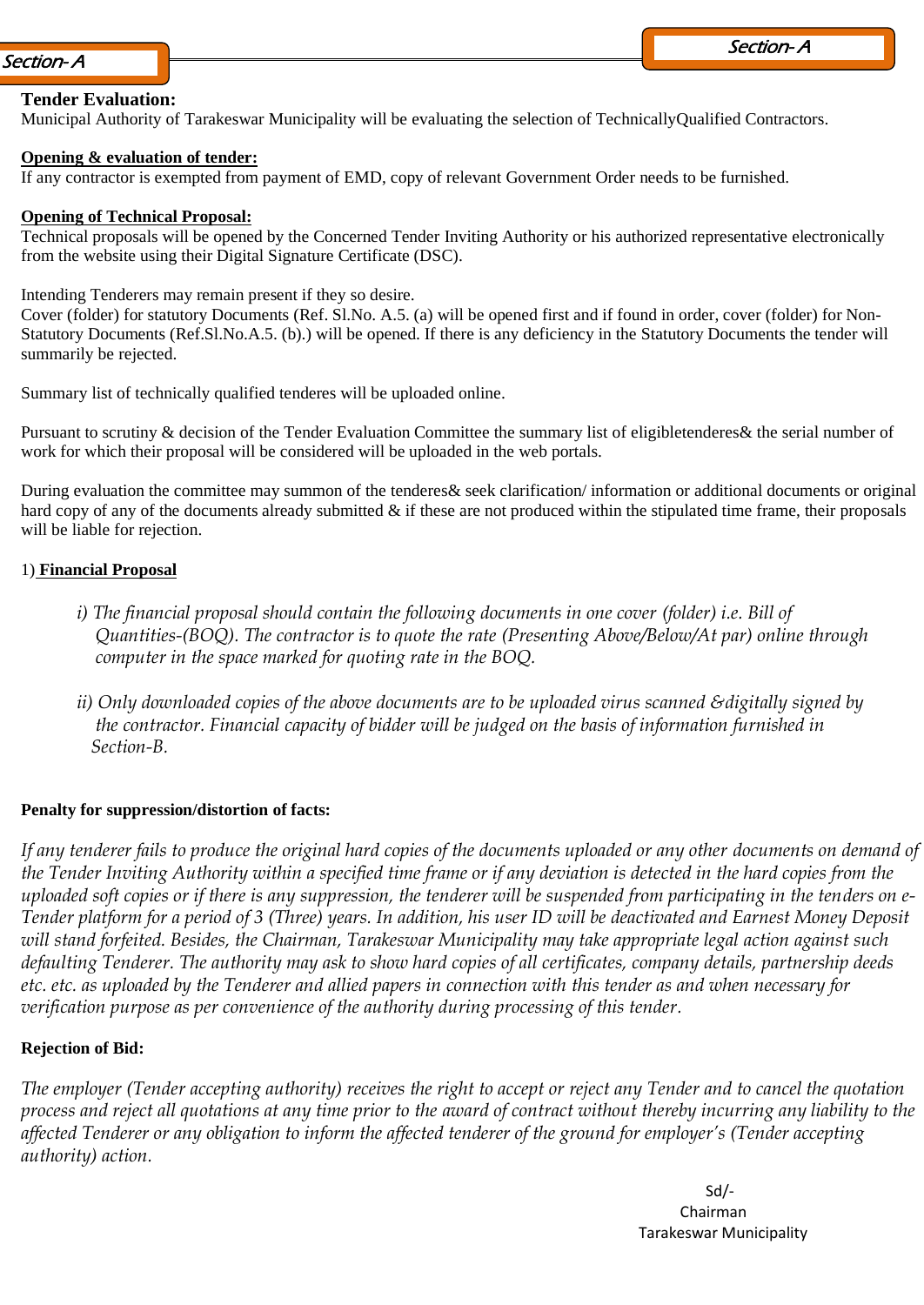#### **Award of Contract**

*The Bidder who's Bid has been accepted will be notified by the Tender Inviting & Accepting Authority through acceptance letter/Letter of Acceptance. The notification of award will constitute the formation of the Contract. The Agreement in From No.2911 will incorporate all agreements between the Tender Accepting Authority and the successful bidder. All the tender documents including N.I.T. & B.O.Q will be the part of the contract documents .After receipt of Letter of Acceptance, the successful bidder shall have to submit requisite copies of contract documents downloading from the website stated in Sl.No.1 of N.I.T along with requisite cost through Demand Draft/ Pay Order issued from any nationalized bank in favour of the Tarakeswar Municipal Corporation within time limit to be set in the letter of acceptance.*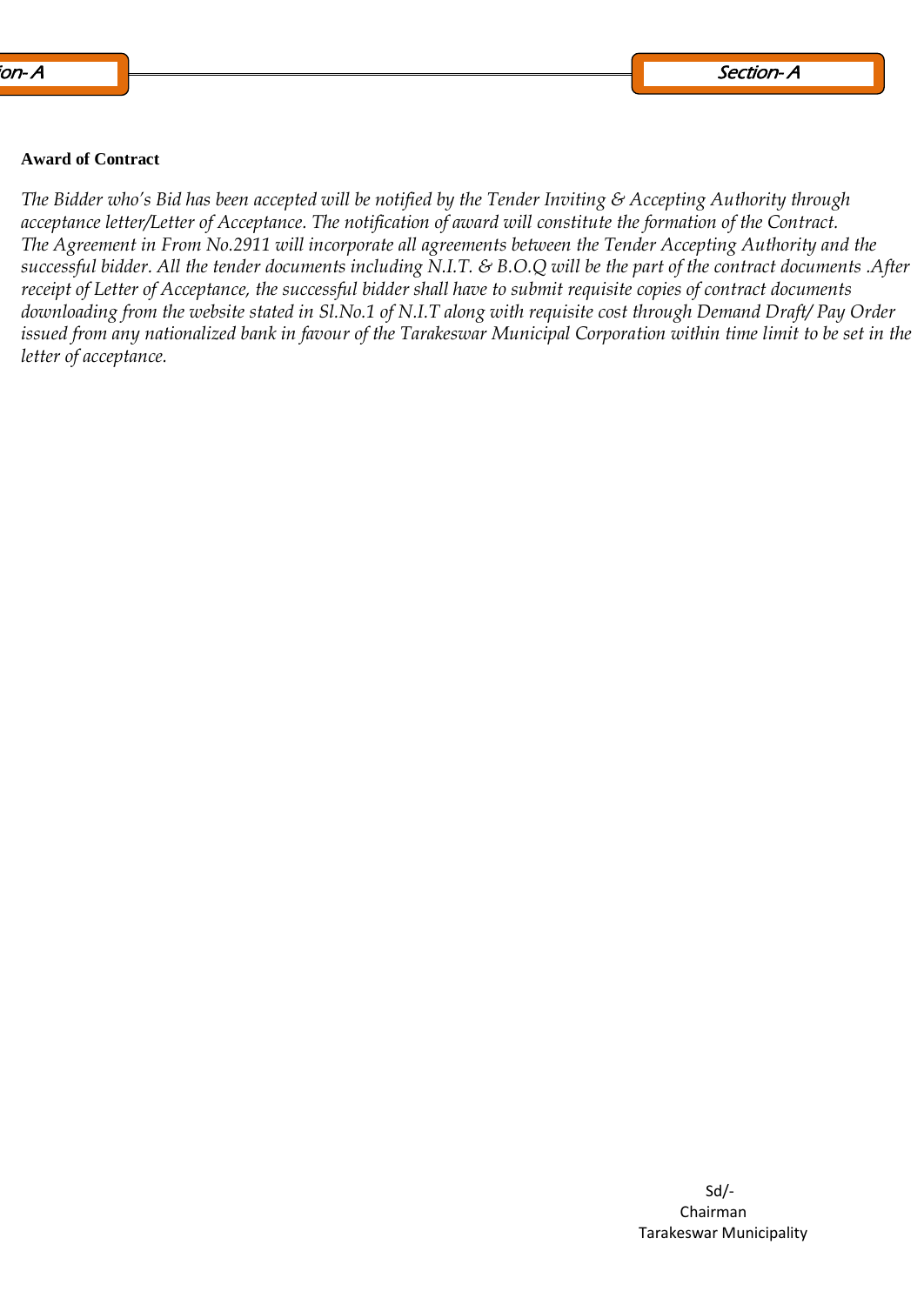# **SECTION - B**

## **FORM-I**

# **PRE-QUALIFICATION APPLICATION**

| To<br><b>Chairman</b><br><b>Tarakeswar Municipality</b> | Tarakeswar, Hooghly-712410                                                                                                                                                                                                                                                             |                  |                 |
|---------------------------------------------------------|----------------------------------------------------------------------------------------------------------------------------------------------------------------------------------------------------------------------------------------------------------------------------------------|------------------|-----------------|
| Ref.<br>$\mathcal{L}^{\text{max}}$                      |                                                                                                                                                                                                                                                                                        |                  |                 |
|                                                         |                                                                                                                                                                                                                                                                                        |                  |                 |
|                                                         | <b>E-N.I.T. No.: UDMA/TRK/e-NIT/2022-23/01</b>                                                                                                                                                                                                                                         | Dated 23.04.2022 |                 |
| Dear Sir,                                               |                                                                                                                                                                                                                                                                                        |                  |                 |
| documents for evaluation.                               | Having examined the Statutory, Non-statutory & N.I.T. documents, I/we hereby submit all the necessary information and relevant                                                                                                                                                         |                  |                 |
|                                                         |                                                                                                                                                                                                                                                                                        |                  | in the capacity |
|                                                         | duly authorized to submit the order.                                                                                                                                                                                                                                                   |                  |                 |
|                                                         | The necessary evidence admissible by law in respect of authority assigned to us on behalf of the group of firms for<br>Application and for completion of the contract documents in attached herewith.                                                                                  |                  |                 |
|                                                         | We are interested in bidding for the work $(s)$ given in Enclosure to this letter.                                                                                                                                                                                                     |                  |                 |
| We understand that:                                     |                                                                                                                                                                                                                                                                                        |                  |                 |
| project.                                                | 1) Tender inviting & Accepting Authority/Engineer-in-Charge can amend the scope & value of the contract bid under this<br>Tender Inviting & Accepting Authority / Engineer $-in$ – Charge reserve the right to reject any application any application<br>without assigning any reason. |                  |                 |
| <b>Enclosure (s)</b>                                    | : e-Filling-<br>1) Statutory Documents.<br>2) Non Statutory Documents.                                                                                                                                                                                                                 |                  |                 |

**Date:**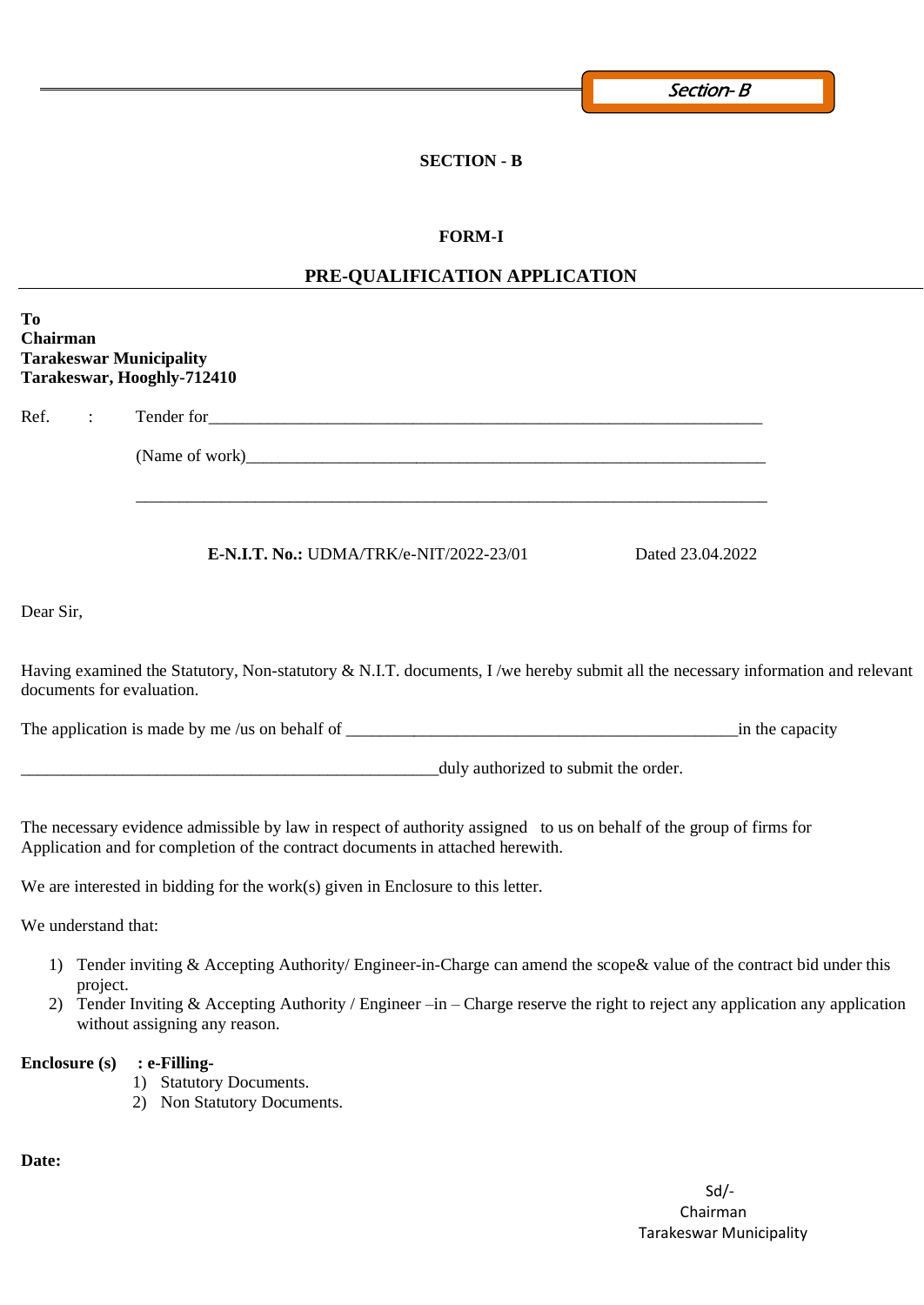Section-B

#### **SECTION - B**

## **FORM-II**

# **[To be furnished on Company's Letter Head]**

- 1) I/we, the under –signed do certify that all the statements made in the attached documents are true and correct. In case of any information submitted proved to be false of concealed, the application may be rejected and no objection/ claim will be raised by the under –signed.
- 2) The under-signed also hereby certifies that neither our firm M/S\_\_\_\_\_\_\_\_\_\_\_\_\_\_\_\_\_\_\_\_\_\_\_\_\_\_\_\_\_\_\_\_\_\_\_\_\_\_\_\_\_

\_\_\_\_\_\_\_\_\_\_\_\_\_\_\_\_\_\_\_\_\_\_\_\_\_\_\_\_\_\_\_\_\_\_\_\_\_\_\_\_\_\_\_\_\_ nor any of constituent partners had been debarred to participate

in any tender by any Govt. Organization /Undertaking during the last 5(five) years prior to the date of this N.I.T.

- 3) The under- signed would authorize and request any Bank, person, Firm or Corporation to furnish pertinent information as deemed necessary and /or as requested by the Department to verify this statement.
- 4) The under-signed understands that further qualifying information may be requested and agrees to furnish any such information at the request of the Department.
- 5) Certified that I have applied in the tender in the capacity of individual/ as a partner of a firm and I have not applied severally for the same job.

 $\overline{\phantom{a}}$  , and the contract of the contract of the contract of the contract of the contract of the contract of the contract of the contract of the contract of the contract of the contract of the contract of the contrac

Signed by an authorized officer of the firm

 $\overline{\phantom{a}}$  ,  $\overline{\phantom{a}}$  ,  $\overline{\phantom{a}}$  ,  $\overline{\phantom{a}}$  ,  $\overline{\phantom{a}}$  ,  $\overline{\phantom{a}}$  ,  $\overline{\phantom{a}}$  ,  $\overline{\phantom{a}}$  ,  $\overline{\phantom{a}}$  ,  $\overline{\phantom{a}}$  ,  $\overline{\phantom{a}}$  ,  $\overline{\phantom{a}}$  ,  $\overline{\phantom{a}}$  ,  $\overline{\phantom{a}}$  ,  $\overline{\phantom{a}}$  ,  $\overline{\phantom{a}}$ 

Title of the officer

 \_\_\_\_\_\_\_\_\_\_\_\_\_\_\_\_\_\_\_\_\_\_\_\_\_\_\_\_\_\_\_\_\_\_\_\_\_\_\_\_\_ Name of the Firm with Seal

Date-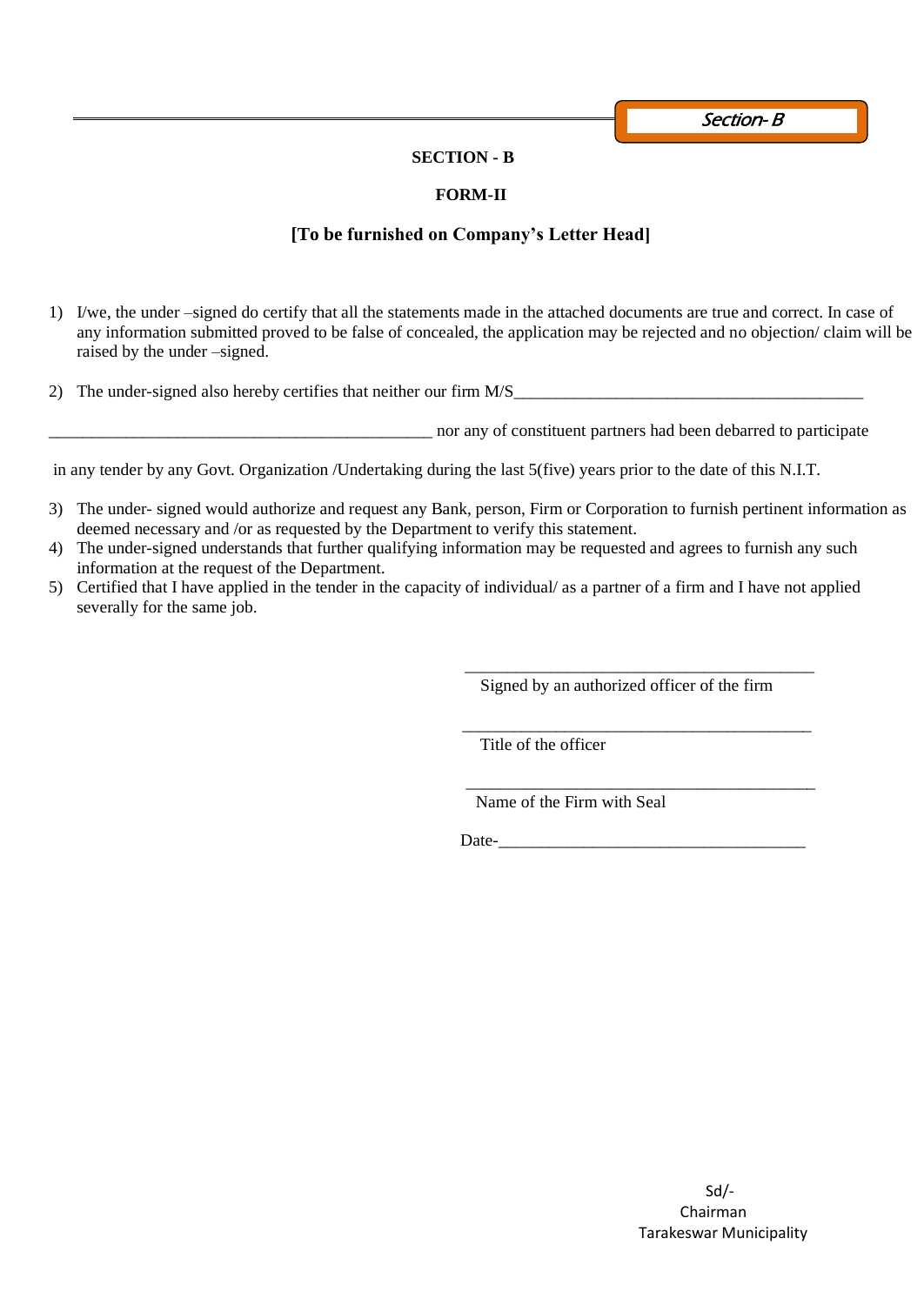# **SECTION - B**

## **FORM-III**

# STRUCTURE AND ORGANISATION

| 1) Name of Applicant   |                                                                                                                      |
|------------------------|----------------------------------------------------------------------------------------------------------------------|
| 2) Office Address      | <u> 2000 - 2000 - 2000 - 2000 - 2000 - 2000 - 2000 - 2000 - 2000 - 2000 - 2000 - 2000 - 2000 - 2000 - 2000 - 200</u> |
|                        |                                                                                                                      |
|                        |                                                                                                                      |
|                        |                                                                                                                      |
| Telephone No.          |                                                                                                                      |
| Fax No.                |                                                                                                                      |
|                        |                                                                                                                      |
|                        |                                                                                                                      |
|                        |                                                                                                                      |
|                        |                                                                                                                      |
| <b>Bank IFSC Code:</b> |                                                                                                                      |
| <b>GST</b> Number:     |                                                                                                                      |
| PAN Number:            |                                                                                                                      |

Note: Application covers Proprietary Firm, Partnership, Limited Company of Corporation

 $\overline{\phantom{a}}$  , and the contract of the contract of the contract of the contract of the contract of the contract of the contract of the contract of the contract of the contract of the contract of the contract of the contrac

 Signature of applicant including title and capacity in which application is made